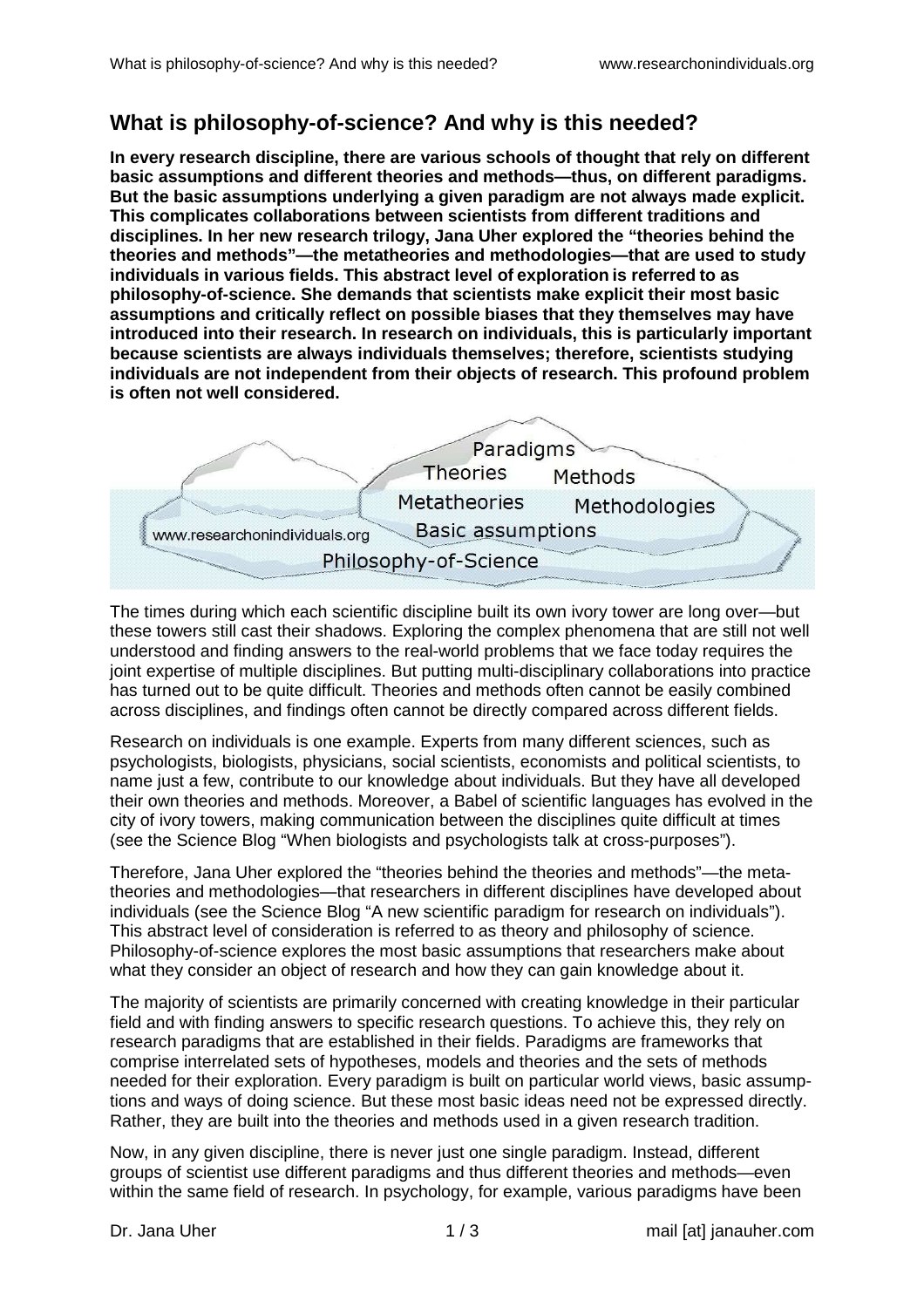established for studying human individuals. Each of these paradigms builds on very different ideas of human nature. For example, some groups of psychologists see humans as driven by subconscious inner urges and conflicts. Others consider individuals to be influenced by their genes and environmental conditions. Still other groups of psychologists understand humans as actively striving for knowledge, personal growth and self-fulfilment. These different basic assumptions result in very different ways in which individuals are studied in each paradigm.

Thus, within any given discipline, different groups of scientists already make different basic assumptions about individuals. Across disciplines, even more diverse assumptions are made, such as in the paradigms of biology, medicine, the social sciences and economics. Consequently, very different theories and methods are used to explore particular aspects of individuals' lives from particular viewpoints. But putting the big picture together is often difficult because competing paradigms can be contradictory and are sometimes even irreconcilable with one another because they are based on different basic assumptions.

This is the point at which philosophers-of-science can make meaningful contributions because they are concerned with scientists' basic assumptions and the ways in which scientists make science. This special field of science is a part of philosophy—as its name already reveals. But the issues explored in philosophy-of-science are often discussed on levels of consideration that are too remote from the actual research problems with which most scientists are concerned. Therefore, scientists and philosophers-of-science often work quite independently of one another. "That's a great pity", as Jana Uher finds, "because every science depends on a sound philosophy-of-science and, vice versa, the purpose of philosophy-of-science is to advance science. Each cannot be without the other."

Therefore, she argues for strengthening the connections between these fields and demands: "Scientists should think more often about the most basic assumptions on which their theories and methods are built because these are the tools that they use for making science". This also applies to research tools that have been used for some time already, she emphasises. "In our everyday lives, we also renew our tools such as household devices and we update our mobile devices from time to time. New developments are always possible." Philosophersof-science, in turn, should consider actual and even applied research problems more strongly in their work. "This is where their expertise is most urgently needed", she says.

Jana Uher explains: "It is a bit like connecting the expert who studies the grammar of foreign languages with the tradesperson who is active in a multi-lingual business world". It is clear how these two areas of expertise are connected, but why intensify this connection? Their different aims and different ways of thinking and talking about foreign languages could make an exchange of ideas quite difficult. And yet, it is also clear that our knowledge of foreign languages can be best advanced if the two kinds of experts combine their knowledge.

Such collaborations are of utmost importance in science because it explores phenomena and problems that are highly complex and that cannot be easily understood and solved. Mastering this complexity requires the joint expertise of many fields. Moreover, scientific knowledge is targeted toward enhancing the well-being of individuals and societies all around the globe. Improving and testing the ways in which scientific knowledge is created is therefore of particular importance.

In her new research trilogy, published in the international journal *Integrative Psychological* and Behavioral Science, Jana Uher, shows how the connections between philosophy-ofscience and the specific sciences can be strengthened. "Sometimes, scientists seem to avoid the philosophy-of-science perspective because it puts their own thinking and their own beliefs under the microscope". In research on individuals, it seems to be particularly difficult for scientists to become aware of the ways in which their own personal ideas also influence their scientific ideas and ways of thinking about their objects of research.

Dr. Jana Uher 2/3 mail [at] janauher.com Jana Uher explains why: "Scientists exploring individuals are always individuals themselves with their own personal viewpoints and ideas about the world. Therefore, they can never be independent from their objects of research – unlike physicists and chemists, for example".